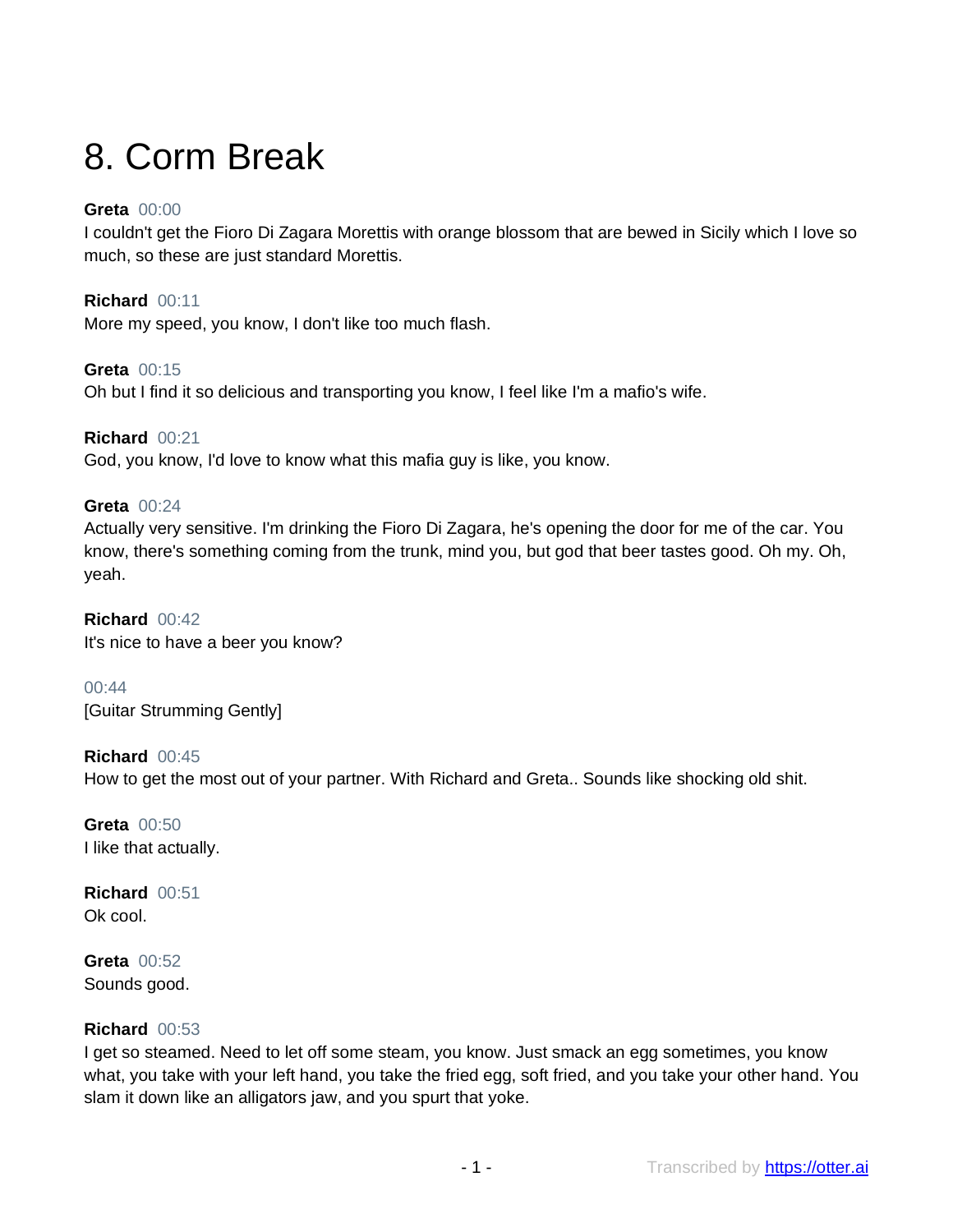# **Greta** 01:10

Hello. I'm Greta, welcome to our podcast.

# **Richard** 01:15

I'm Richard. And uh, very glad to have you joining us in this episode.

**Greta** 01:23 And we're here to help you get the most.

# 01:27

(Both singing) How to get the most, out to get the most. How to get the most, out of your partner.

**Greta** 01:42 Let's do the show, shall we?

**Richard** 01:43 Yeah, let's crack in. Let's crack in.

**Greta** 01:44 Lets crack in.

# **Richard** 01:45

I got a notebook here, I'm gonna take a look at what we got on our lists. Got some listener questions, got some products to review. I got a romantic one for you here.

**Greta** 01:57 I love romance. You know.

**Richard** 01:59 It says "Greta, my boyfriend's birthday is coming up.."

**Greta** 02:06 Yeah

# **Richard** 02:06

"And I would like to give him a special spa day. If you were to give Richard a spa day. What perks would it include?" We don't call them spa days, but I can picture the day. Absolutely. And we have a Dolly Parton podcast playing. I have Neal's Yard Mother's oil, and I am amply pouring it into my hand. Don't I find those places and I try and chase those tensions up through his back and well. Like an ice skater zipping along the river, you know like in, in the fine novel I'm listening to right now. You know Anna Karenina, like the ice skaters. Sorry to reference it. It was actually kind of a boring part of the book. This question's from []. "Whilst listening to your voice Richard, I find you it will be like a root vegetable, earthy and productive. I wonder if you have an affinity with the root." I love harvesting a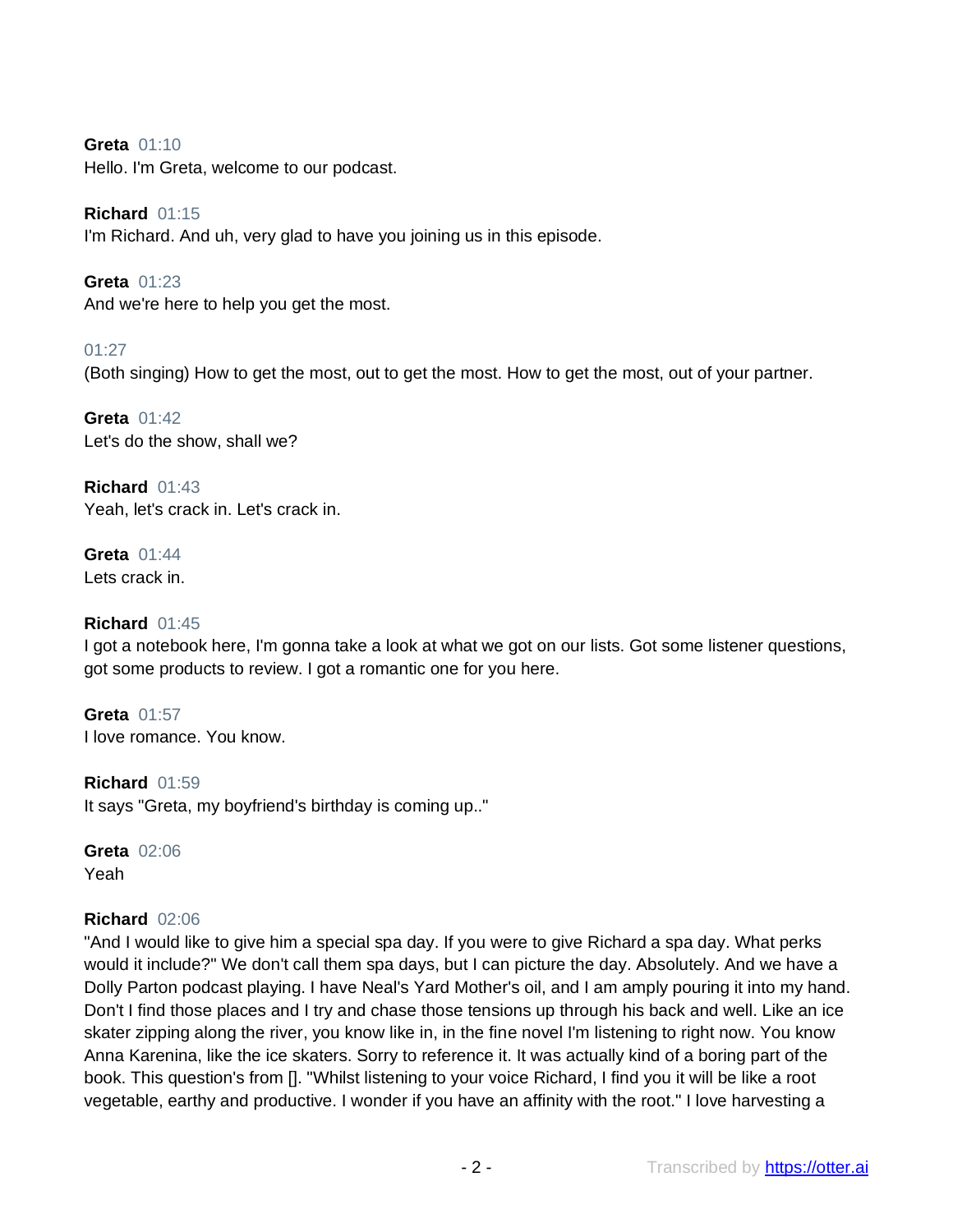potato. Never was there a finer friend than a potato. I mean, how many times have you just wanted to go have a fucking bowl of chips and beer.

### **Greta** 03:25

And get some mustard with that please?

### **Richard** 03:27

Oh god you know French fried potatoes and a fuckin couple packets a French's mustard you know, just squirt it out. Dip it in.

#### **Greta** 03:35

Oh, that just reminded me of another spa day we had when we were watching Billy Bob Thornton. Yes, And Sling Blade. Yes. I had been rubbing you.

#### **Richard** 03:43

It was a beautiful day. You know, you've never been so hungry in your life as when you watched Billy Bob Thornton as the Sling Blade guy, fucking order large fries, I mean. Yeah it's that jutting lower lip and he makes up face and he manages still to open his mouth, you know, and get a fry in there. He doesn't chew. I mean, his teeth don't meet. He goes, "Mmm, yep... [unintelligible Billy Bob Thornton in Sling Blade (1996) Impression] ... french fries potaters, I reckon I do yeah." Once you hear him do that, you just have to get up then and there and go get some fuckin mustard and potatoes. I like Richard to whisper that into me when he's giving me a job. (Whispering) French fries potaters

#### **Greta** 04:22

I know you're making the face and it makes the feeling so exciting.

# **Richard** 04:25

And I just go "Oooh french fry potaters... mustard, you take an extra large" I just pictured my happiest day, you know, and I'm lying naked in a field. And I got roses coming out of my ass. You know, they've been gently, they've been gently placed.

#### **Greta** 04:48 Like a magician's bouquet?

# **Richard** 04:50

Yeah, you know, something safe. You know, we all got our different, you know, dreams of what glory is you know, for me, it's laying on my stomach reading the book naked as a jaybird in the sunshine, with flowers coming out of my ass. Just resting there.

# **Greta** 05:08

Oh, that's beautiful Richard.

**Richard** 05:11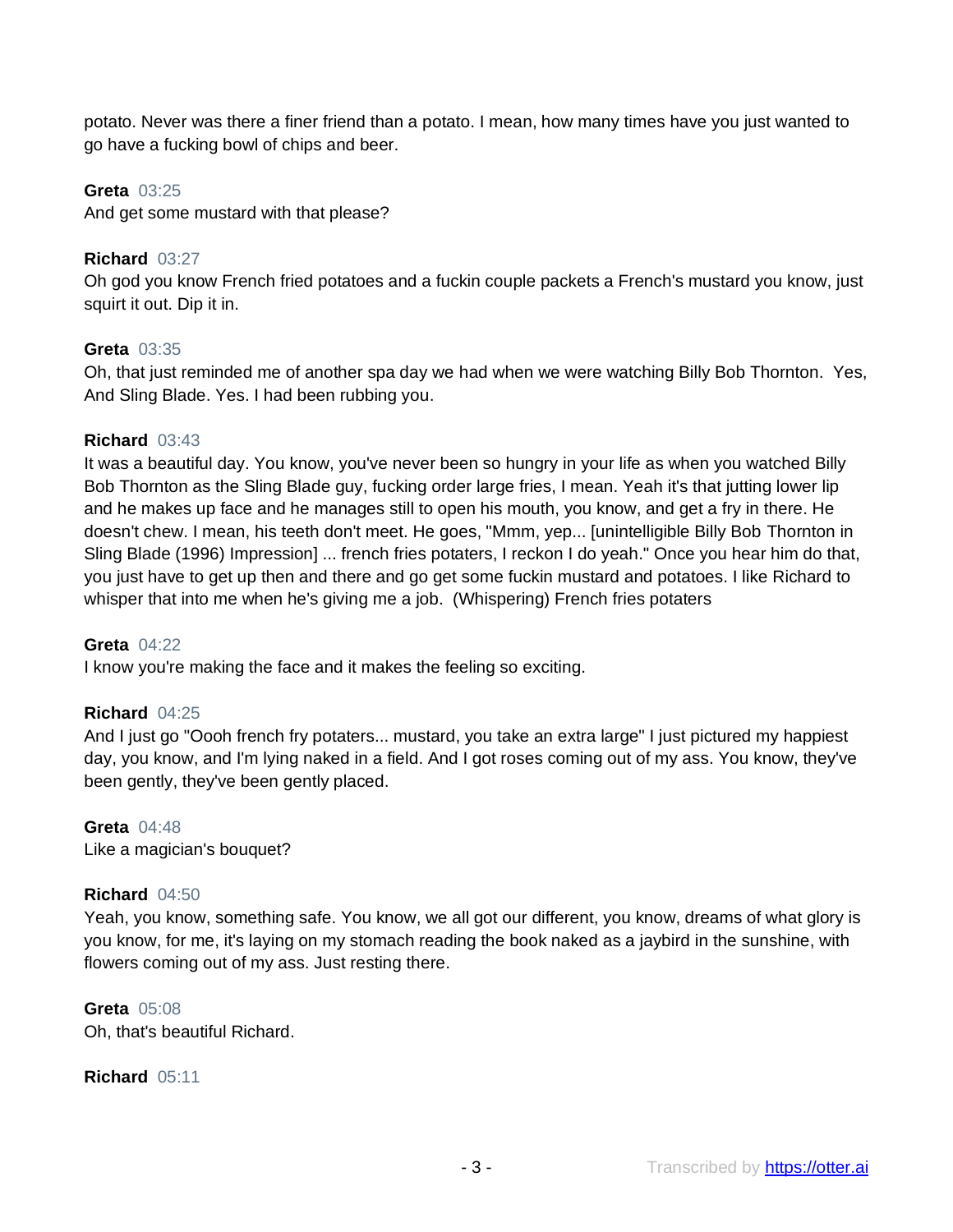This was a question surprising question. His name is Quentin McGrade. McGrade, a fine name. He says "what is a Richard?" Now we're getting somewhere. I would say, uh, Richard might have a fine beard, you know, but not a hipster beard just, even though I don't personally sport one. I feel like I've got a spiritual.. I was gonna say exactly the same thing. Richard, you have a spiritual beard. And I might wear a fine linen shirt, but not one with buttons, but a V neck that might have some embroidery on it and I might have a fine beret that I occasionally sport. It's interesting because you actually don't sport these things, but I know what you mean. But they're the essence of who I am. What and I'll often say look at that Richard there. Oh, that's a blackbelt Richard look at that fucking guy with his Amethyst necklace.

# **Greta** 05:59

Oh, he's a pure blood.

# **Richard** 06:01

Yes, I think sometimes people think "oh, that's not a Richard" because I don't adorn myself with fine wristbands and, and jewellery of shells and crystals brought back from the islands that I have travelled you know, and I don't walk with a walking stick, though I feel like these things are of my essence.

# **Greta** 06:23

They are about you, like an aura.

# **Richard** 06:25

Ankle bells are not out of place on this druids soul. Well, you do have ankle bells. Let's not forget I did purchase some ankle bells when I went to stonehenge. Yes, you did. And they're a fine pair of ankle bells.

# **Greta** 06:40

Richard, I'm still waiting for the downs.

# **Richard** 06:42

I've been working on it privately. Talk about a spa day. I'd like you to walk my back with those ankle bells on. Oh, goodness me. You know what a final way to spend time jingling my way up and down your spine. So you want to go on to some product reviews?

# **Greta** 07:02

Yeah. The rice paper made by the company Bamboo Tree. The wraps.

**Richard** 07:08 Yes.

**Greta** 07:08 For the summer rolls, Richard.

**Richard** 07:11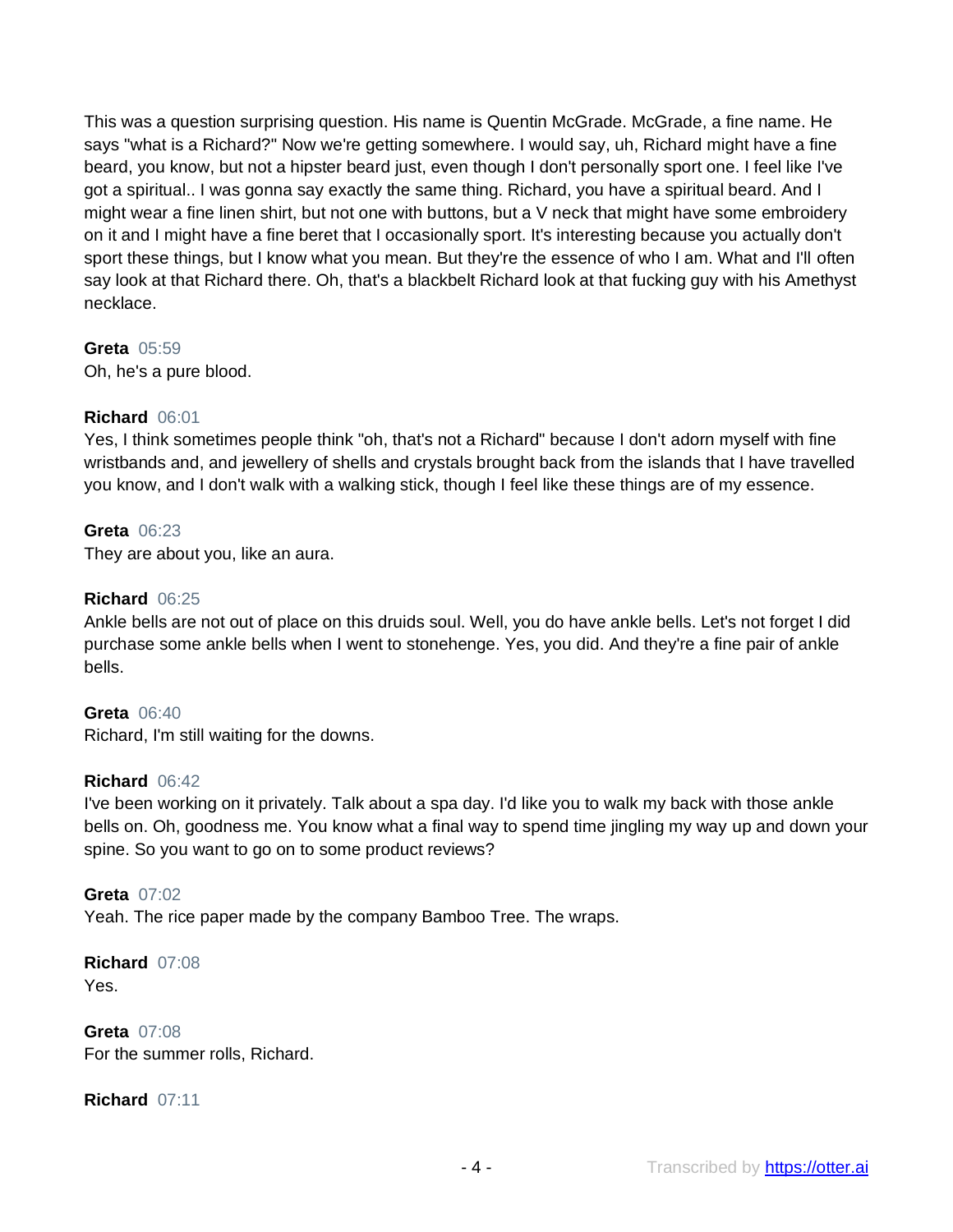I fuckin give it five stars straight away.

**Greta** 07:14 Yeah.

# **Richard** 07:15

One of the coolest, if you haven't made your own summer roll, get after it folks. You just buy them they look like a tortilla. You just put them in warm water. And then you fill them with rice and different things and then roll that up. It's a supple skin. You make these wraps, you can use cold ingredients or warm you know, I might use a vermicelli cold and avocado, you might throw a little coriander in there and it sticks to itself and becomes a summer roll. Which is just just like a nice cool summertime flaccid dick. You know what I mean?

#### **Greta** 07:46

Yeah, it's like a cold dick that you can crunch on.

#### **Richard** 07:49

Yeah, and you know, but you know, and dicks can be scary. You know what I mean? And so, but these are transparent, you know what I mean? I feel like it's a dick. That's not fucking telling you lies. It's like..

#### **Greta** 07:59

It's true.

# **Richard** 08:00

Five stars. Okay, so I got a product review here. Bragg's Liquid Aminos. Have we covered this? I would say cover me and Braggs and let me try it. Five stars, you know?

#### **Greta** 08:14

Okay, I've got one for you. The canal cycle.

#### **Richard** 08:18

I give this a very high score. We spoke about categorising people and what is- what makes a Richard on this canal are so many houseboats and it is replete with Richard types and Greta's. It is like Disneyland for the counterculture icon. You know, fuck, you meet your heroes there but you don't dislike them, you know, and they're burnin every witch who fuck from any old were collecting firewood in an urban landscape and they're finding bed frames and old dressers and stolen garden fences, and they're using those to burn in their cosy little wood burns stoves inside their long canal boats.

# **Greta** 08:58

Smells beautiful.

#### **Richard** 08:59

Keeping themselves warm. Yeah. And the smell from those little wood fires. It's tricky at the start. You got some high hills, you know over bridges get up and down those motherfucking cunt bridges. I turned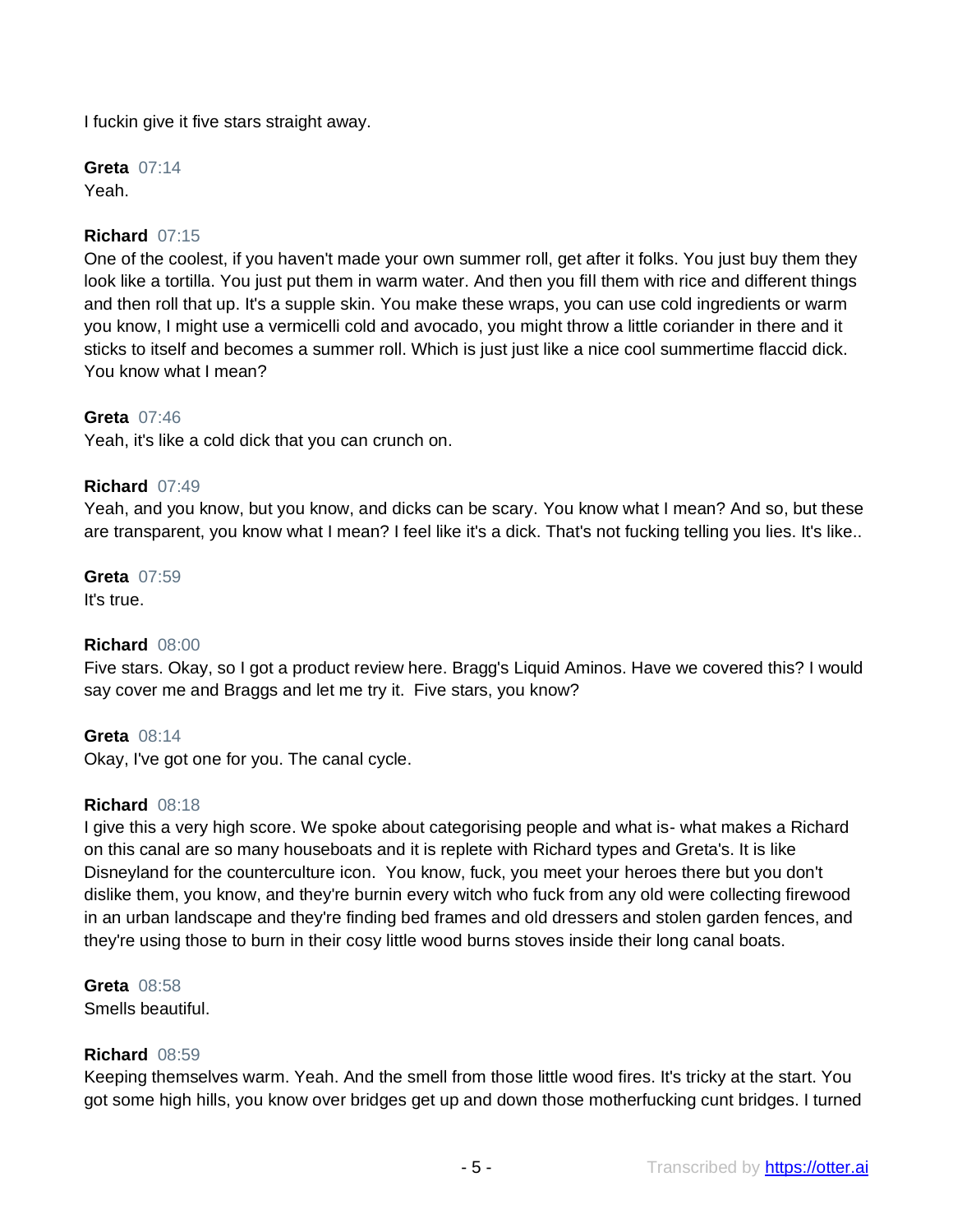that canal blue, but you're bumping into the angriest swan in London. This swan has got an axe to grind and woe betide you'll be on a bike because he will come at you. At first we thought he wanted some of our cashews. Turns out he hates bikes, you know. And so we met him and we had that encounter back in the warmer months of summer. And we took this winter ride just days ago. And there he was steamed as ever in the icy cold you know whether or not the winter. Fuck, how do they keep those peddlers working?

# 09:47

[Musical Intermission](Both singing) No thank you, please.

# **Richard** 09:53

So Greta went out and purchased a variety of root vegetables to see what we could see and how we would enjoy them you know? And she came back with celeriac, fennel, Jerusalem artichoke and kohlrabi. I found the celeriac huge like a brain. White brain, yeah.

# **Greta** 10:13

You need a big knife, maybe an axe, cut it in and the smell of celery hits you, you know, leaves your flat. Then I put it into a skillet into the oven and I just made it like a roast piece of shit.

#### **Richard** 10:26 Oh.

# **Greta** 10:26

Were there not Bragg's in the world I don't know where I'd be, you know, and we're running out Richard we only have one bottle left.

# **Richard** 10:34

Down to one litre of our favourite sauce, you know. And next we have fennel. You get your madeleine and you slice the fennel. You add some capers some lemon and some olive oil. Little salt and pepper. You're in the business. Yes, and I am just only sorry that you don't get to crunch next to such a fine a man as Richard is. Oh Greta.

#### **Greta** 10:55

Because to watch him eating fennel, I'm in heaven.

#### **Richard** 10:57

Greta I love to be cheek to cheek, both crunching down on some fennel, you know, and I might pause my chewing to listen to your teeth.

**Greta** 11:06 Yes.

# **Richard** 11:06

You know burst through the crunch of a fennel slice.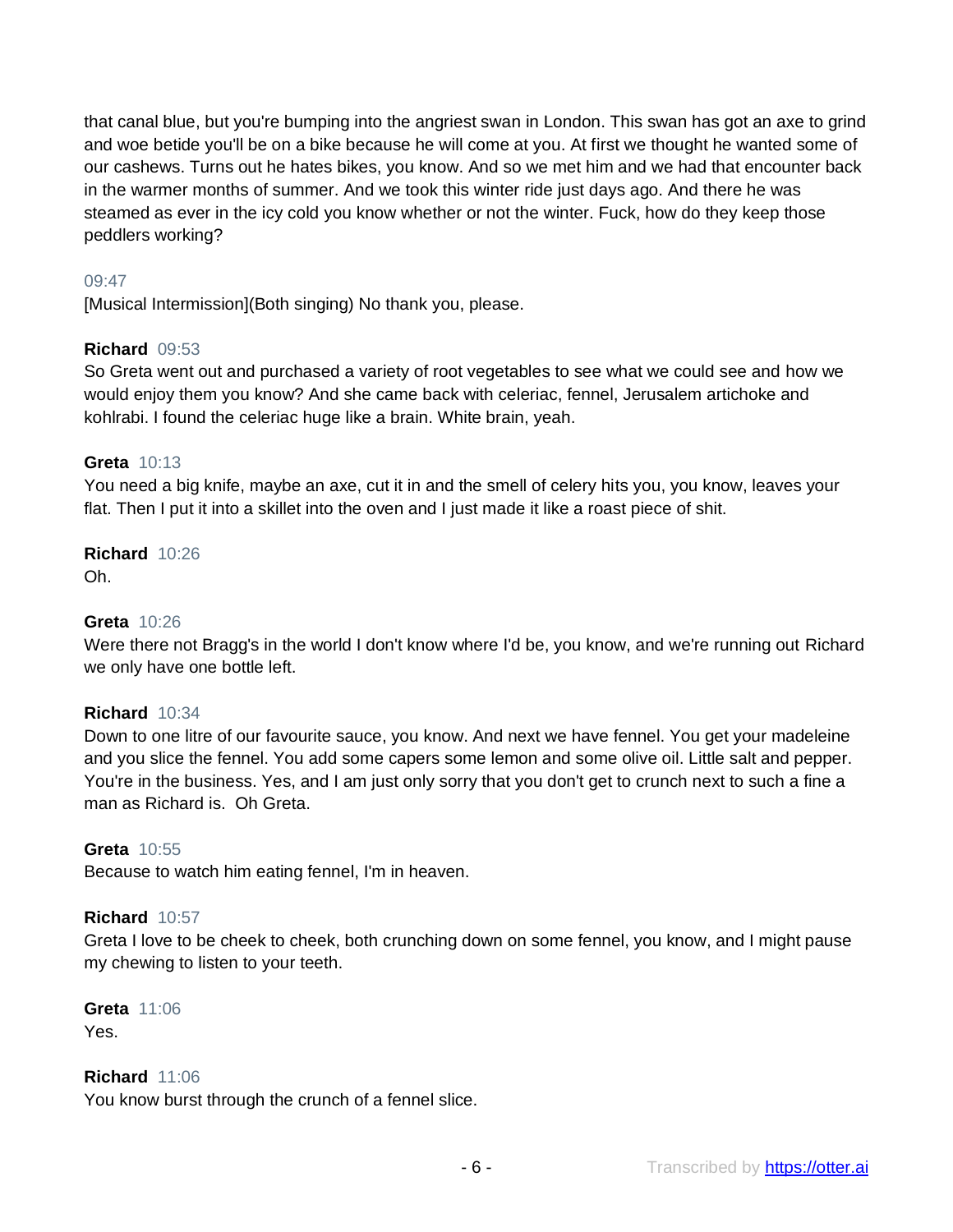11:33 [Musical Intermission]

# **Richard** 11:33

The next one here is Jerusalem artichoke.

# **Greta** 11:36

Well it's gnarly looking like a colon, but I like to slice it down the middle and then again the other way. An artichoke it takes a long time to reach the taste that you can get by thumping one of those and four quarters and putting it in the oven. The picky levy dippy dippy, you know, eat a lot of butter that day artichoke. You can save a lot of time.

**Richard** 11:58 By going the Jerusalem route. But where does it come from, Greta?

**Greta** 12:01 It comes from the sunflower.

# **Richard** 12:04

It is the root of a sunflower, what a divine thing to eat. I mean, if that was a man, I'd want to suck his feet. So I want to eat a Jerusalem artichoke Thank you very much. Last on the list of root vegetables, that came in hot, is kohlrabi.

**Greta** 12:22 It's a texture not a taste.

# **Richard** 12:24

What it is, is the ball sack of a cabbage plant. You know? I suggest we move on to.. Surprise.

**Greta** 12:33 Segment.

**Richard** 12:34 You know.

**Greta** 12:35 Richard.

# **Richard** 12:36

Yes. You're gonna need a pen, and a paper. Got a pen, flipping my notebook page here. Get a fresh, I'm so excited. Get a nice fresh clean piece of paper.

**Greta** 12:46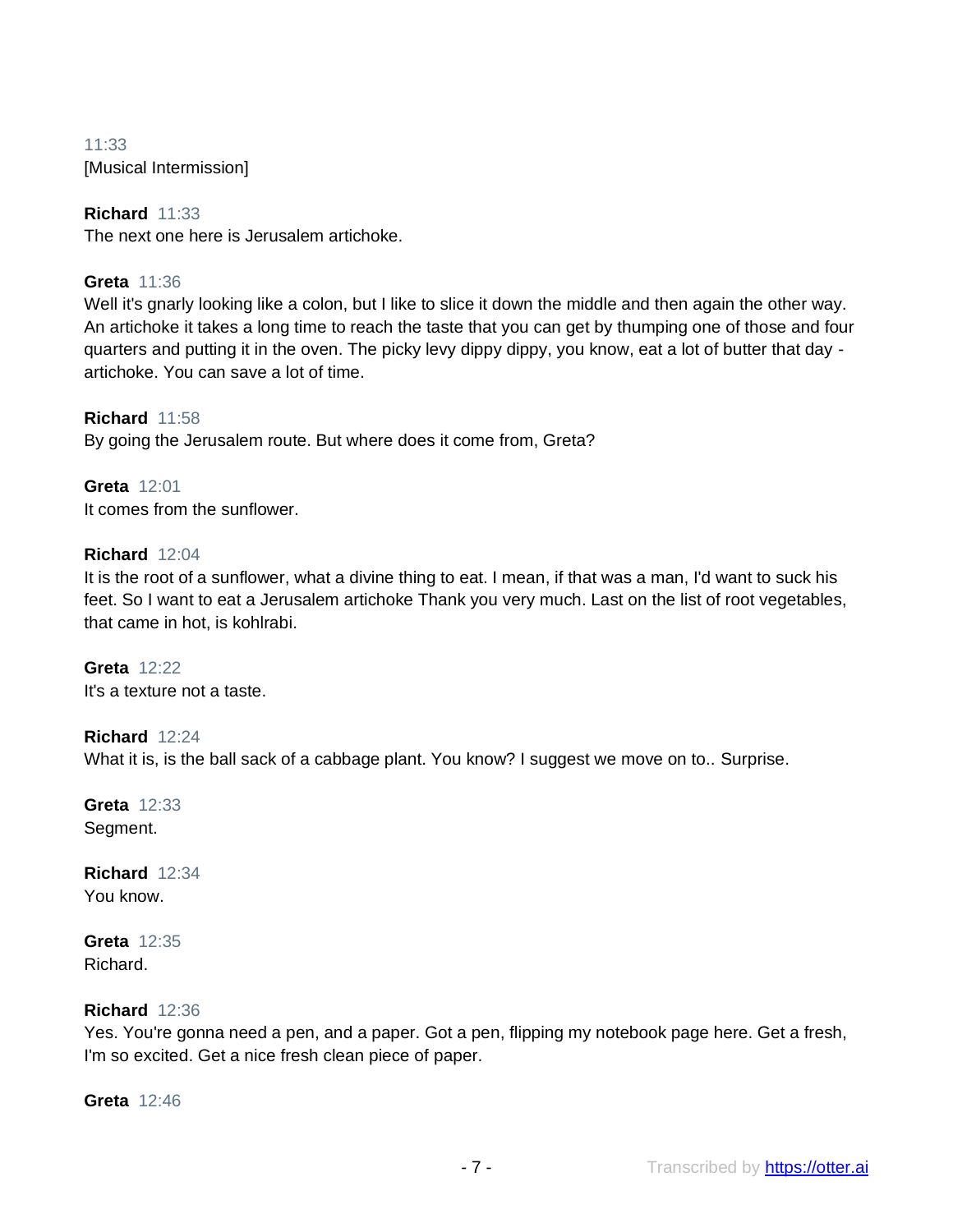Is your pen juicy?

**Richard** 12:47 It's not that juicy.

**Greta** 12:49 Ok, I suggest you know, that you- Well, how about you get yourself, you know, a wet pen.

**Richard** 12:55 Oh, do you have one?

**Greta** 12:56 Oh, it's in my pussy. I'm sorry.

**Richard** 12:59 Oh, that's a wet pen. Alright.

**Greta** 13:01 Can you grip it? Do you want it?

**Richard** 13:02 Barely, you know, it's like trying to catch a fish that's holding a bar soap. You know what I mean?

**Greta** 13:06 Okay wait.

**Richard** 13:07 It's doing the same like "whoa whoa whoa", as I'm trying to catch the fish.

**Greta** 13:10 Hey, we'll dry that off. So you have a sheet of blank paper. Okay.

**Richard** 13:14 I got a paper

**Greta** 13:15 You have a pen, a wet pen.

**Richard** 13:17 Yes.

**Greta** 13:17 Okay. I'd like you to draw a cow.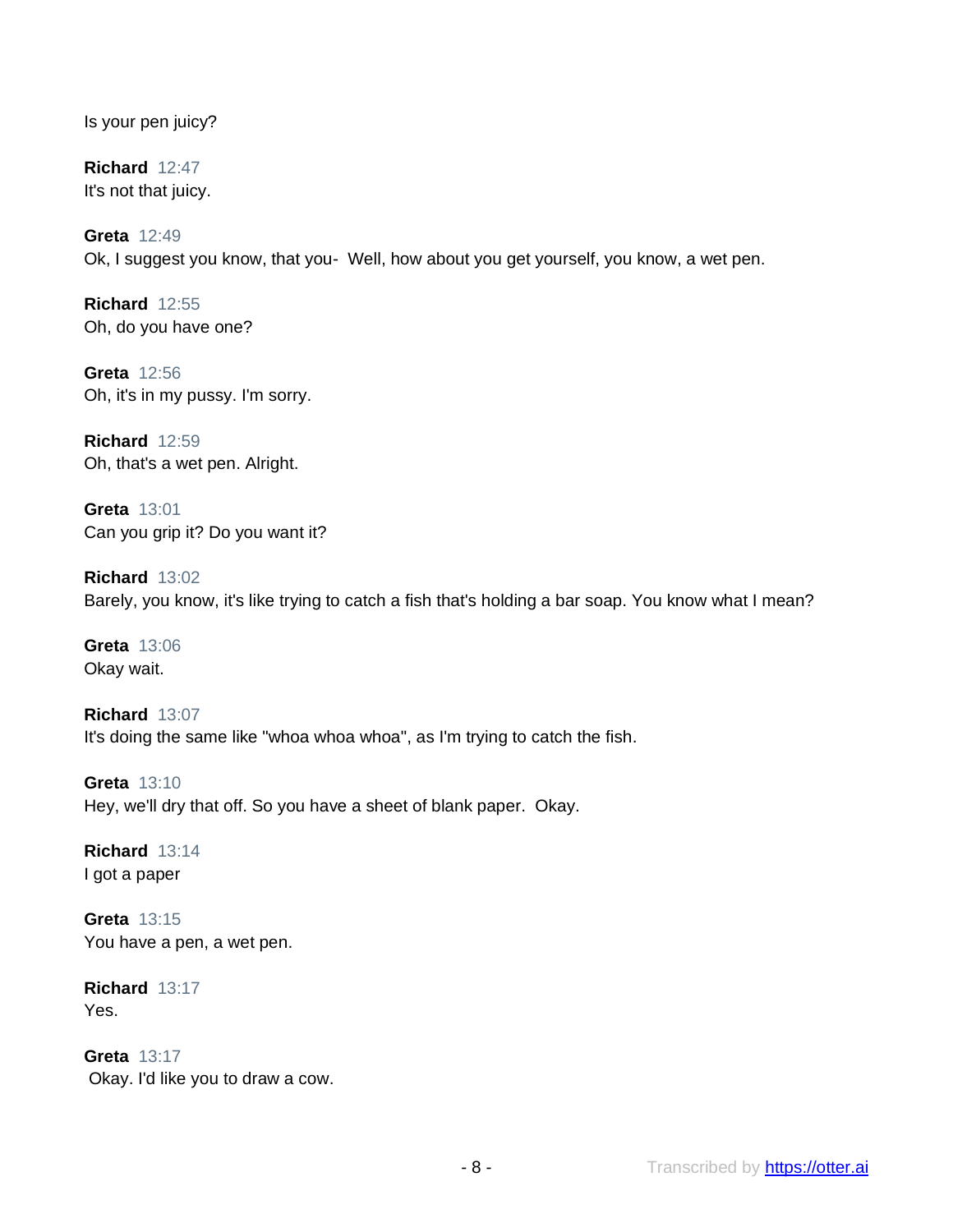# **Richard** 13:20

Okay, I'll just talk you through it as I do it, fuckin looks like a pig already here putting the eyes in and they're not where cows eyes would typically go. I put them straight in the front. You'll know it's a cow and I draw his boxy body and a splotchy, dandiest little hooves in town. Fuck. He's a lady killer with those. Those are sweetheart hooves, fucking legs in the back. He had the daintiest four legs and his rear ones suck. He's like wearing Zoot Suit trousers. You know, it looks like shit. Uh, you know, I gotta choose between dick and udders here because you know, you said cow. He's got a nice butt.

**Greta** 13:55 Okay, are we ready?

**Richard** 13:57 Yes.

**Greta** 13:58

So you have drawn a cow. And the specific details. They provide a great deal of insight.

**Richard** 14:06 Yes.

**Greta** 14:06 The tail.

**Richard** 14:07 Yes.

**Greta** 14:08 If you draw a tail.

**Richard** 14:09 Yes.

**Greta** 14:10 You're very methodical in your approach to life.

**Richard** 14:13 Oh my

**Greta** 14:14 Now the size of the cow.

**Richard** 14:17 Yes.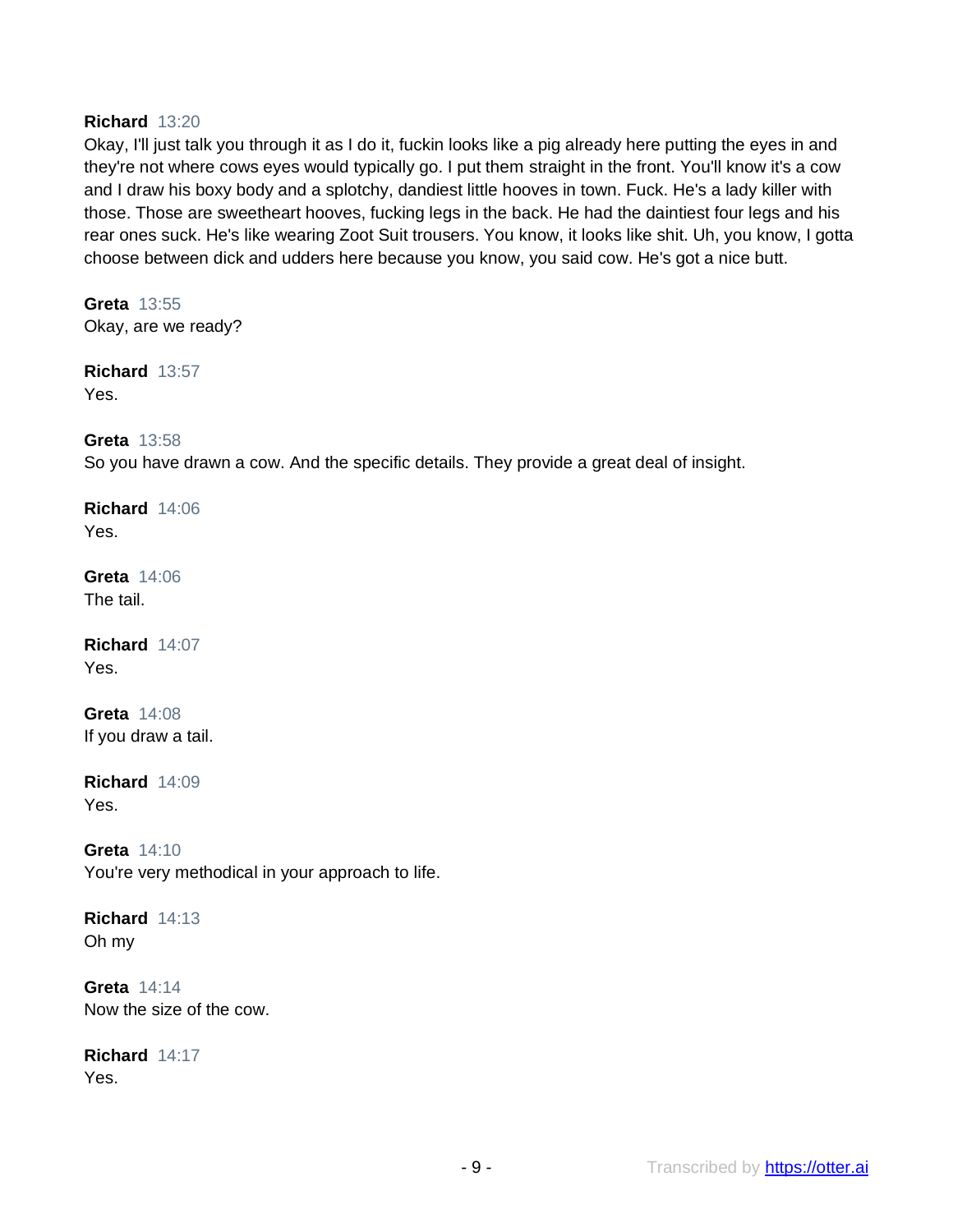**Greta** 14:18 Does it occupy at least 50% of the page?

**Richard** 14:21 No.

**Greta** 14:22 You go with the flow.

**Richard** 14:24 Yes.

**Greta** 14:24 Okay. The presence of udders.

**Richard** 14:27 Yes.

**Greta** 14:27 Now this is interesting. It says you're the nurturing type, natural caregiver and you're a loving person. I mean, this is fucking, this is you.

**Richard** 14:35 This is me, you know,

**Greta** 14:37 The size of the ears, have we got ears?

**Richard** 14:39 Yeah.

**Greta** 14:39 Yeah?

**Richard** 14:40 Yeah.

**Greta** 14:40 Are they large?

**Richard** 14:41 They're pretty big, alright.

**Greta** 14:43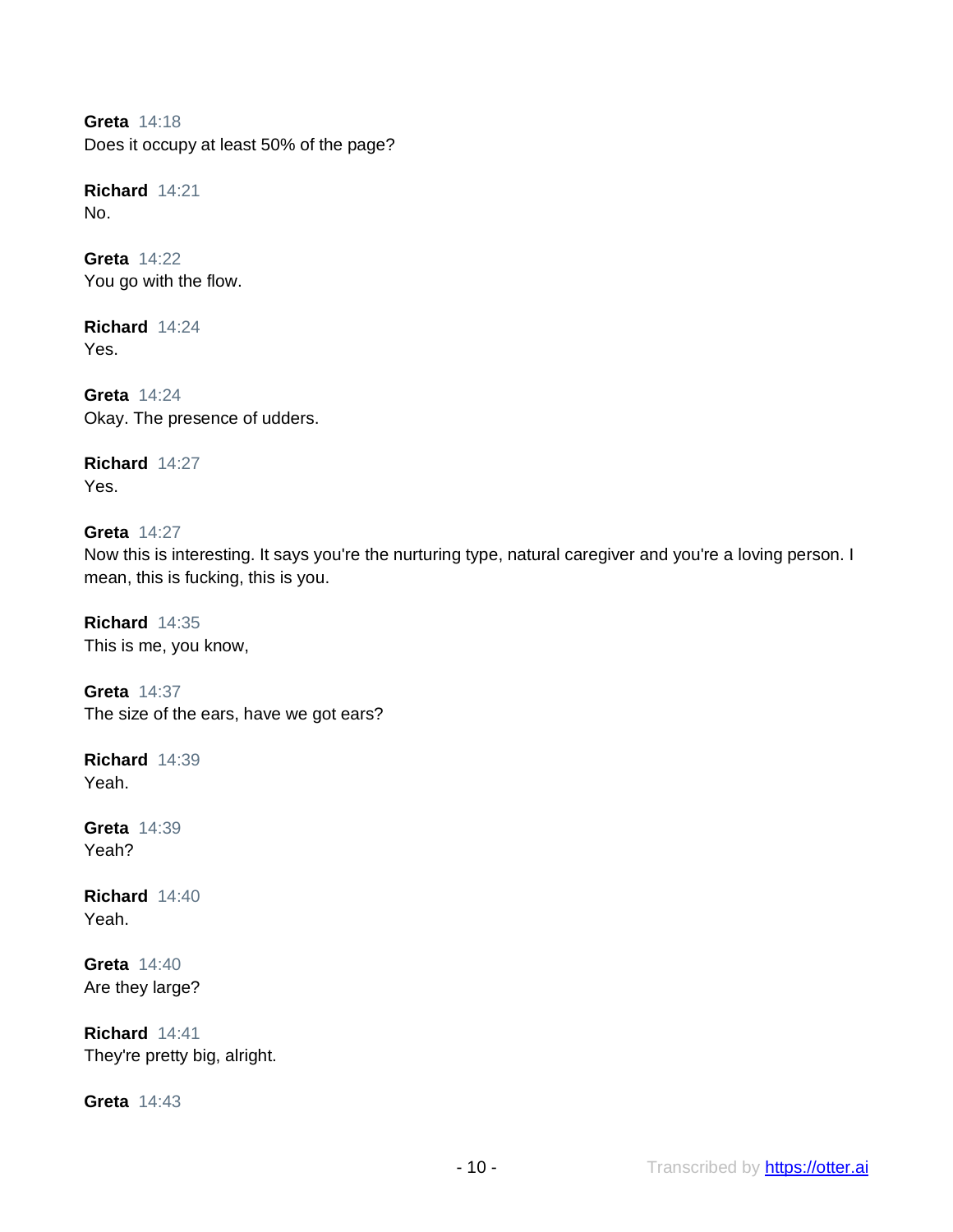You know what that means?

**Richard** 14:44 What's that?

**Greta** 14:44 You're a good listener.

**Richard** 14:46 Oh, that's nice.

**Greta** 14:47 Shape of the legs.

**Richard** 14:49 Cow has straight legs.

**Greta** 14:51 You're rigid.

**Richard** 14:52 Oh shit. It's pronounced Richard. But you know, I'll take what I can get.

**Greta** 14:57 No horns.

**Richard** 14:58 No horns. Oh shit. Then you're satisfied, with your life. What?

15:06 [Musical Intermission] (both singing) Point made.

**Richard** 15:11 You know I feel a little like playing the guitar you know? Yeah, sounds good. Oh, Richard. Yeah?

**Greta** 15:21 Shall we, oh.

# **Richard** 15:22

I just hit it on every fucking thing on the way here. That was a real corridor of bullshit to get this guitar into my hand.

### **Greta** 15:33

That's nice. Oh, here we are.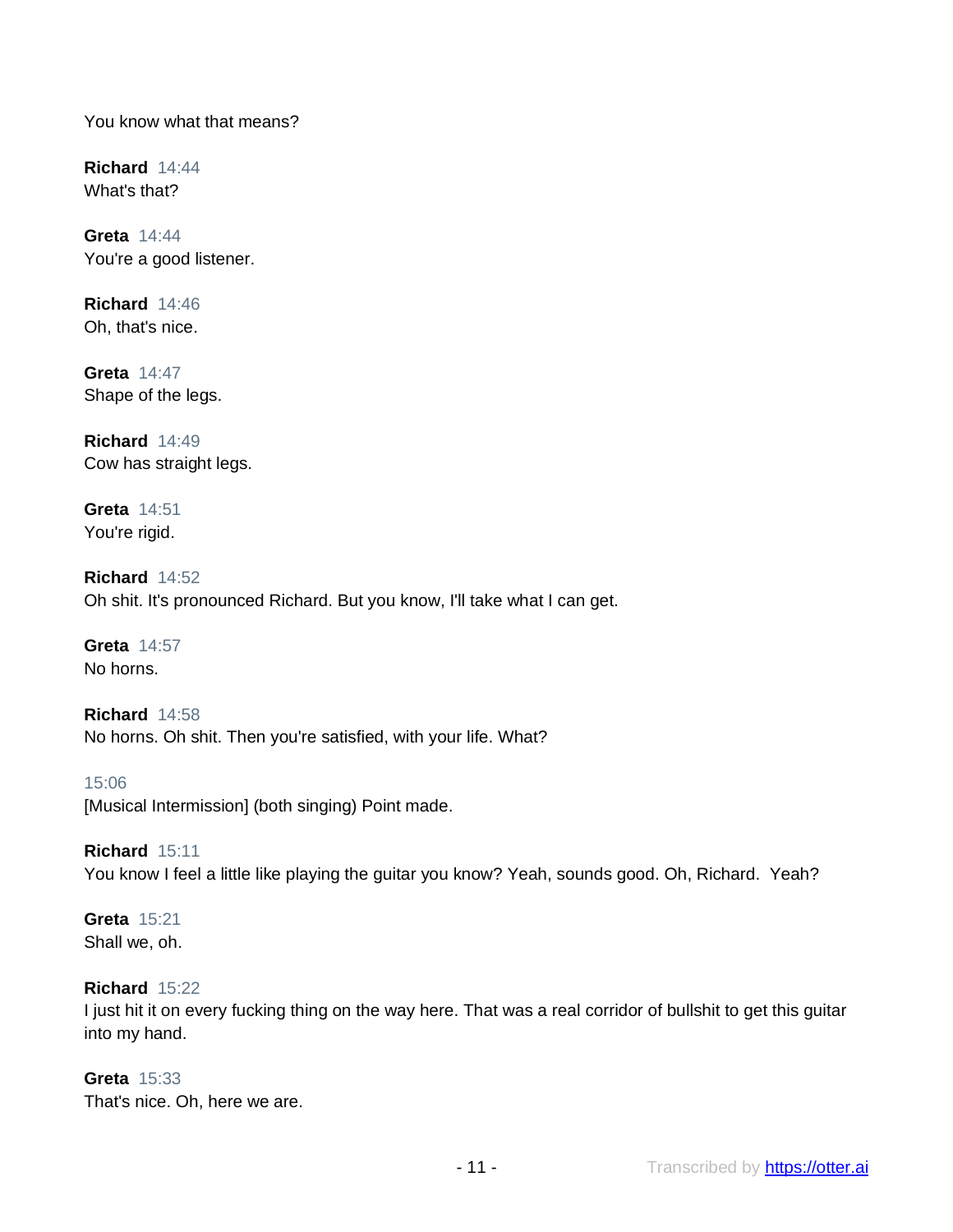**Richard** 15:36 You know.

**Greta** 15:37 Yeah. Oh my. Oh.

# **Richard** 15:41

Greta. Yeah. I'm on the banks of the river. I can't help it. I'm just always by the stream. You know? It's nice to find you there. You can see the birds flying around, you know, collecting things for their nests.

**Greta** 15:58 Water rats just swimming along, noses on the water. You can't see their gross tails.

**Richard** 16:06 It's nice, except for the other animals that live under the water getting the raw end of the stick.

# **Greta** 16:15

Oh to him see him [unintelligible] from below. And the otter lying on his back holding friends with his hands.

# **Richard** 16:24

The names are Rick and Sylvia and Dumont. And they, they have those rocks on their stomachs. You know, they crack things open, with but then they start trying to get each other's rocks off.

**Greta** 16:39 (singing) Oh, Richard.

**Richard** 16:41 Yes.

**Greta** 16:41 (singing) Oh, Greta. (singing) I love you.

**Richard** 16:44 (singing) Love you too.

**Greta** 16:47 (singing) Let's go for a walk tomorrow.

**Richard** 16:50 Okay.

**Greta** 16:53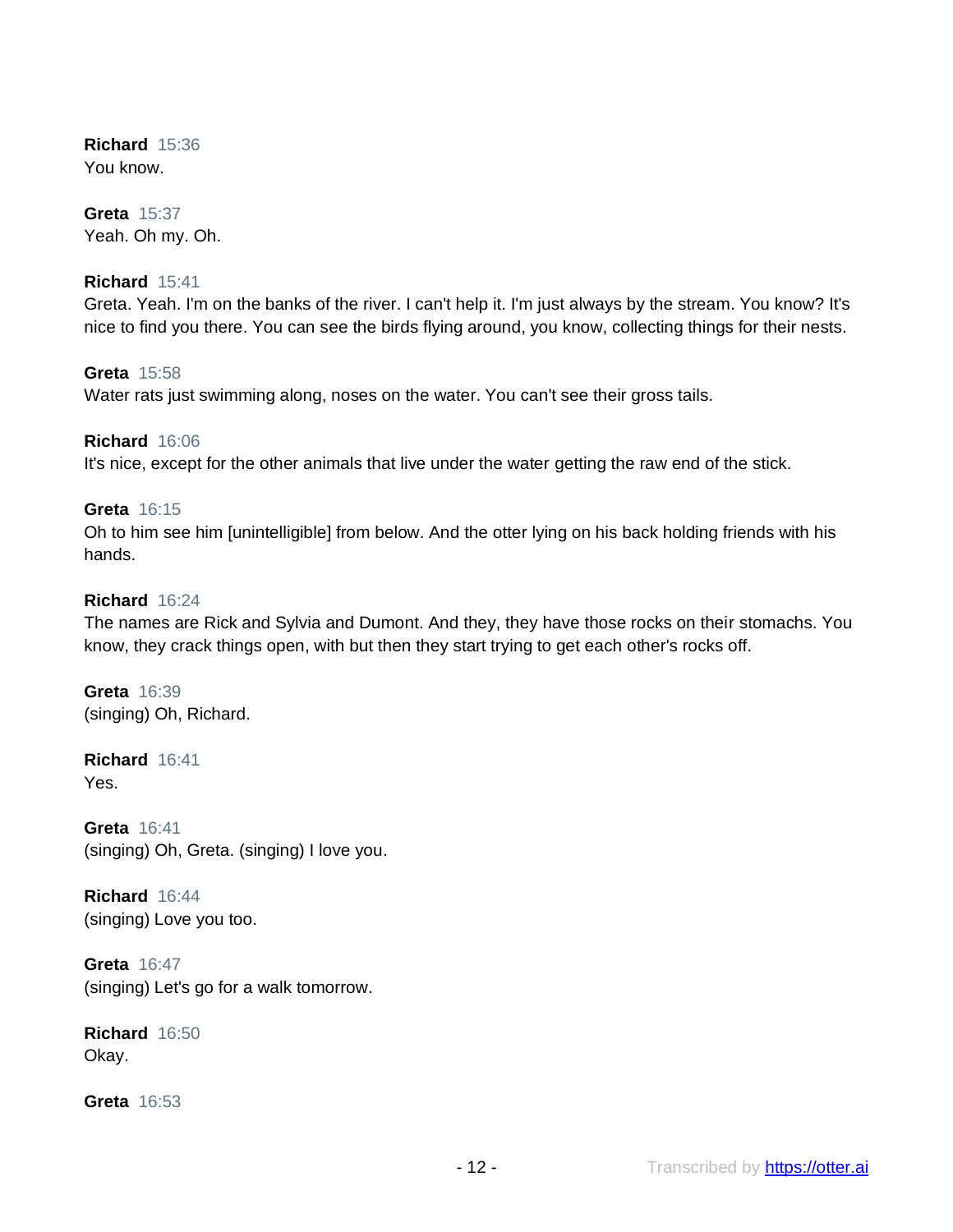I found a sex book. Yes. It's called The Art of Sexual Ecstasy.

# **Richard** 16:59

Oh my God, these photos are fucking the best. And our photos or drawings, folks we'll put these up on our Instagram.

# **Greta** 17:06

These are line drawings of the most beautiful encounters.

# **Richard** 17:10

I've turned to Greta's first bookmark. There's a blindfolded woman, she's sniffing a lotus root and then in the next picture, same woman is having an aural sound bath, you know, little sound bowl and there's a guy banging it with a small gavel. This, Richard and Greta. Oh my god, this is fuckin gorgeous.

#### **Greta** 17:36 Is it us?

# **Richard** 17:37

It is us. You know I've gone bald, but I've got a fine beard and I am flaccid, there's a guy in a dandy fucking budgie smuggler. She's got a fine long set of titties and uh, wearing a weird Egyptian necklace.

**Greta** 17:52 She's still suckling him.

# **Richard** 17:53

And then in the next page, she is suckling him. Oh God. There's a wicked picture here on page 54 of a dude with a semi sitting next to a house plant.

# 18:04

[Musical Intermission](both singing) Oh, I see. I didn't know that.

# **Richard** 18:13

I was just taking a quick corn break, you know, having a little corn on the cob. It's delicious. It is browned and slightly steamed. Brown and the pan, what a privilege. Sweet corn you know. All those little kernels just waiting. It's like eating a colony. It really is. You know?

# **Greta** 18:37 You know if it's a hot day.

**Richard** 18:40 Yeah.

**Greta** 18:40 In the cornfield.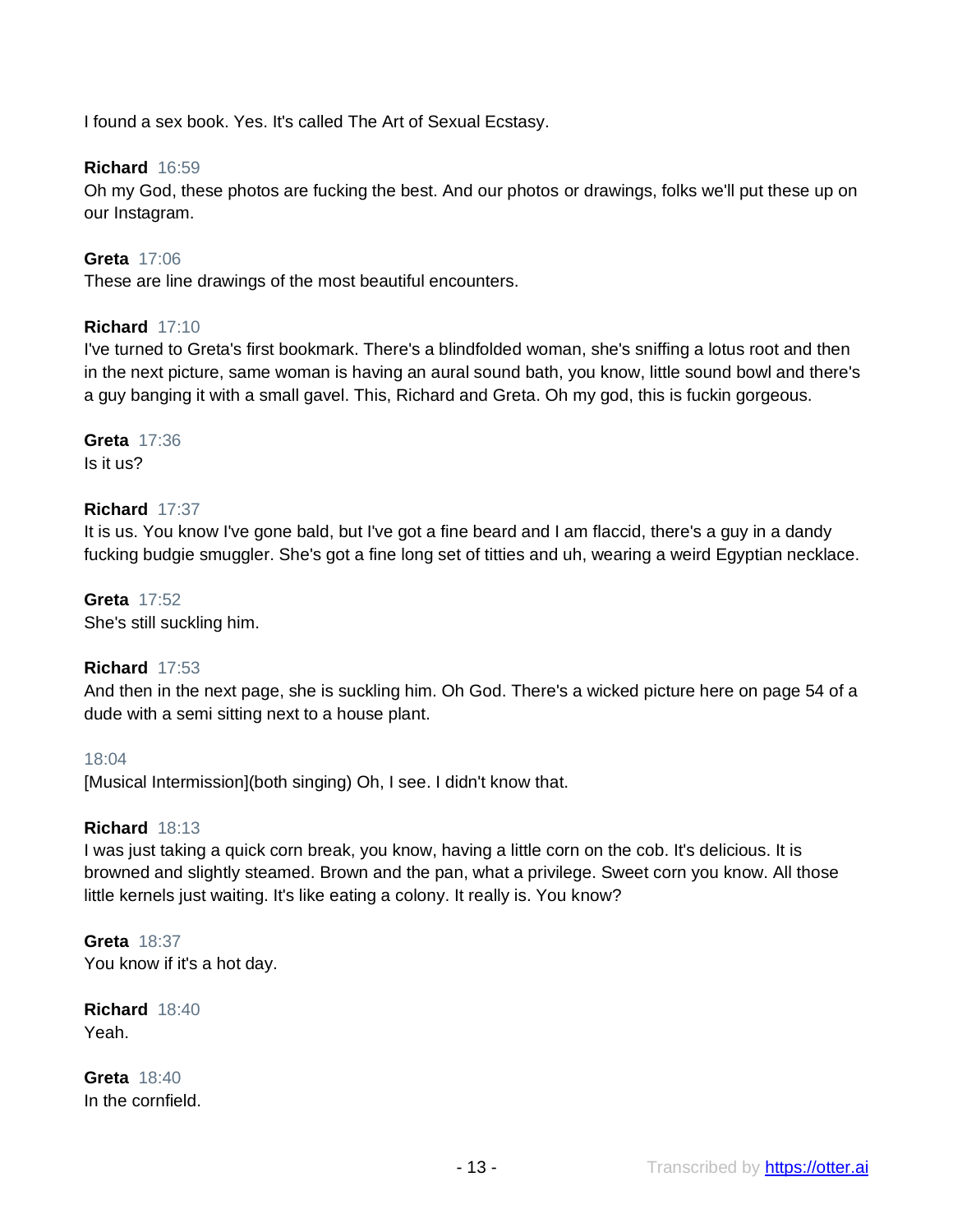# **Richard** 18:42

Yes.

# **Greta** 18:42

Would it not roast the corn and could you not stand head tall to a corn husk and chomp it straight as it grows?

# **Richard** 18:51

Yes, I think it could you know, if you find me in a cornfield, you'll find a fuckin stick a butter in my back pocket. You know, little sachet of salt, sachet. Is there any animal that eats the cob? Pigs? I can't imagine there's a stomach acid on Earth that can get through this cob. Going all the way down now to the nub.

**Greta** 19:20 You know.

**Richard** 19:21 There's no kernal inside them, you know now just eaten the weird skins.

**Greta** 19:25 I mean, do you have them between your teeth now?

**Richard** 19:28 Fuckin by the shit ton. How are your teeth?

**Greta** 19:31 Pretty separated by husk.

# **Richard** 19:34

That's all I can do on this one, you know. Been a fine corn break. Thank you Richard for the corn break. Thank you, Greta. It is always nice to share in a moment of corn eating with you. Okay, so, Greta, it's time for your surprise segment.

**Greta** 19:52 I do love this section because it's always a surprise.

**Richard** 19:55 What we're dealing with here are the elements of nature.

**Greta** 19:58 Elements of nature. Do I close my eyes?

**Richard** 20:00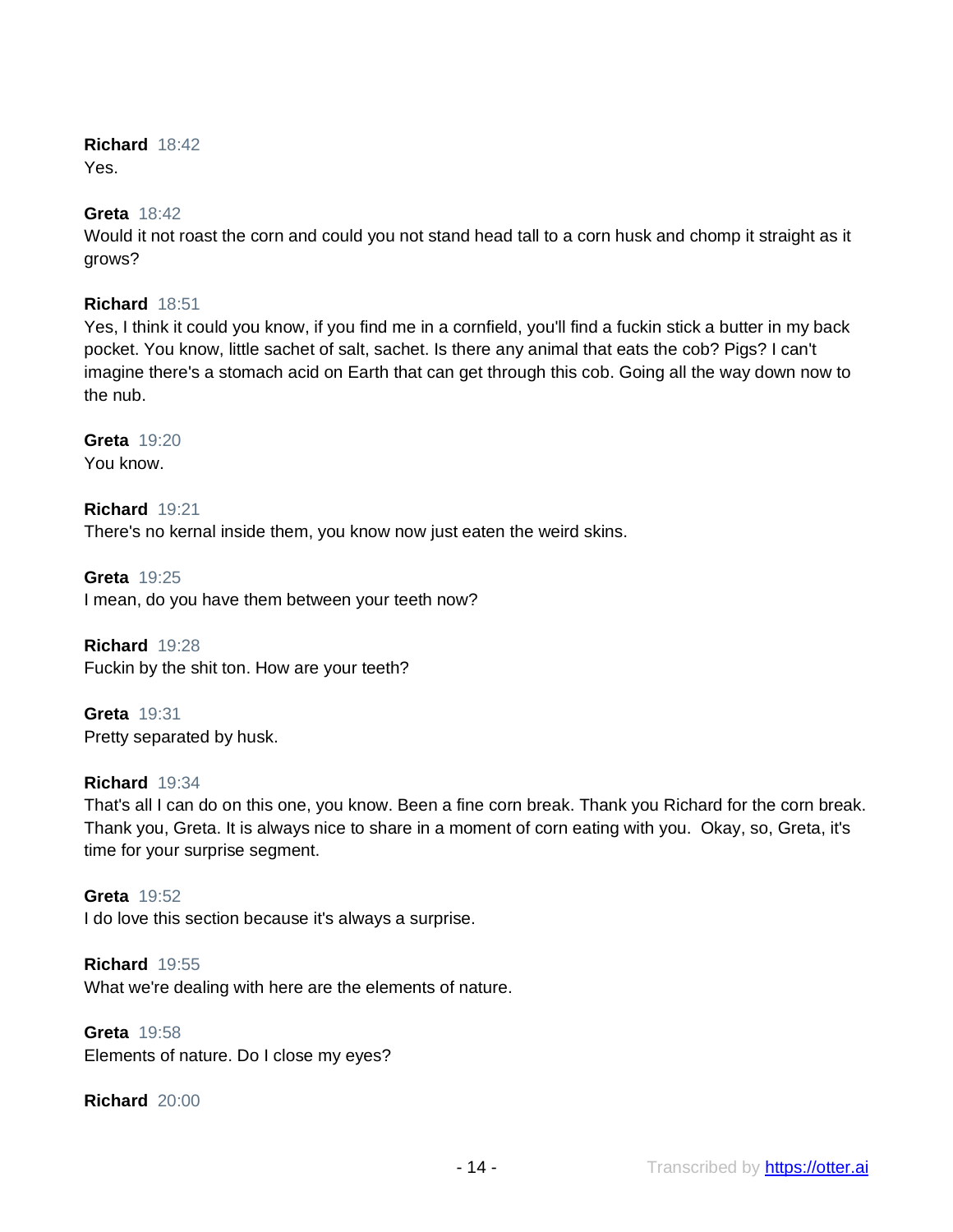You can, I'll get you the first element. An element of nature. Fire, wind, rain. I hear tinkling cups. I'm putting before you, a small pot of Earth.

**Greta** 20:13 Oh, shit.

# **Richard** 20:14

That is the element, earth. Oh god. What does it make me think of in relation to our relationship? You know? Is it safe to have anal sex today? Oh, God, Greta.. I mean, you've hand me a cup of shit. I don't know what you expect. It's not a cup of shit, it is fine Earth.

**Greta** 20:32 Yeah, you have my answers. There's nothing I can bring to that.

**Richard** 20:35 The next one is wind.

# **Greta** 20:37

Wind. Oh, I feel it on me, oh and you're a little ballerina flapping around me with a found right now. Oh wind. Yes, I'm desperate for it. Oh now I feel like I'm a maiden on some Roman bed on a rooftop with my pet serpent. Oh and there is a small unhappy man wafting me at the foot of the bed. Care I not, I'm reading. I can't involve myself in his troubles. How's your arm?

**Richard** 21:08 Oh, it's wearing down you know?

**Greta** 21:10 Wearing down, okay.

**Richard** 21:11 Okay, Greta. Are you ready for your final element?

**Greta** 21:14 Yes.

**Richard** 21:17 I place before you Greta, fire,

**Greta** 21:21 Fire. And doesn't that burn like the intention of our love.

**Richard** 21:27 Yes.